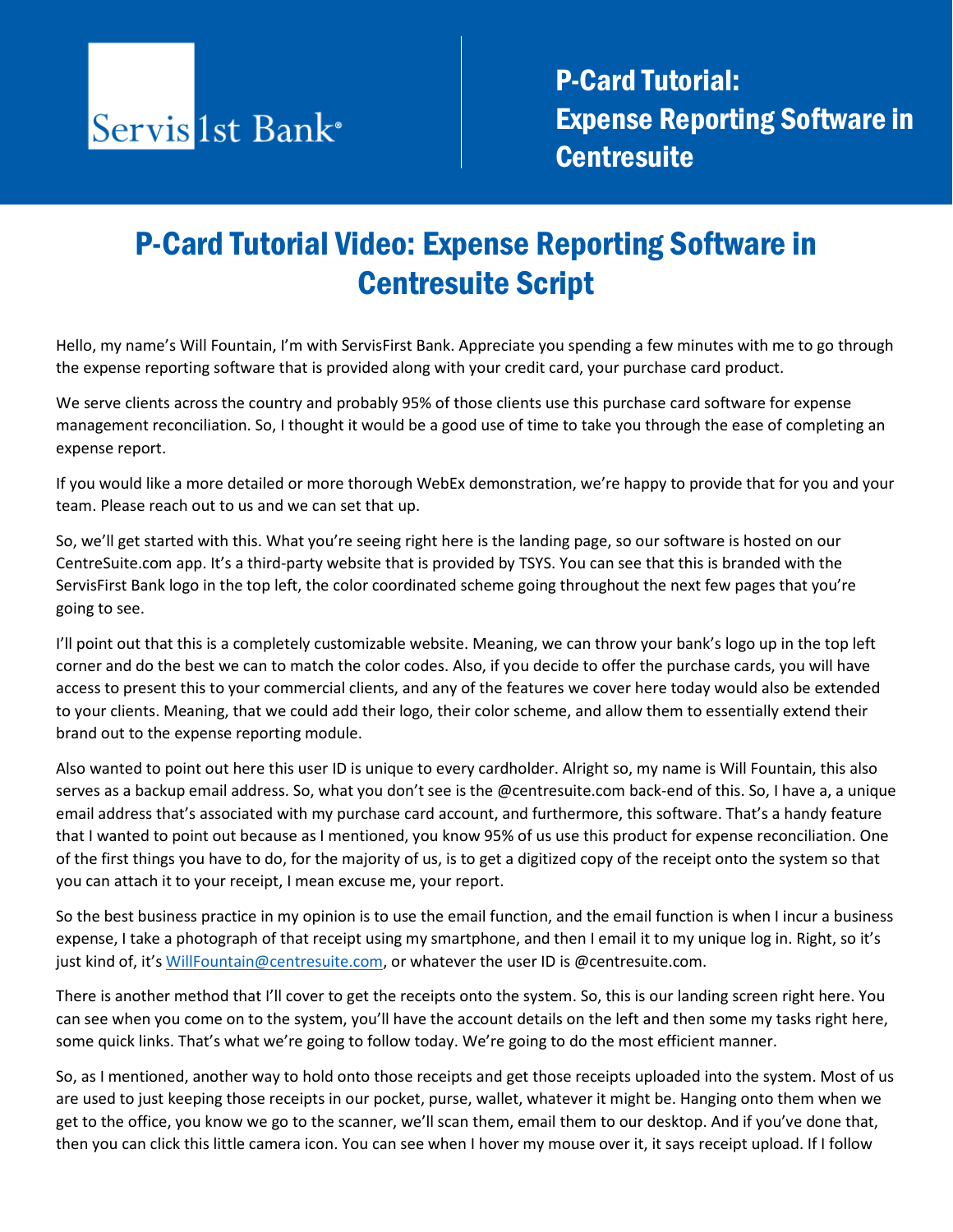## Servis 1st Bank<sup>®</sup>

**P-Card Tutorial:** Expense Reporting Software in **Centresuite** 

that link then it will take me here to browse files, and I'll come in and I'm going to say Austin Conference Receipt. And I'll open it, and I'm going to upload it. You can see the upload was successful, so we'll close out of that window and then we're going to go complete our expense report.

The easiest way to do that is to follow the in-progress tab. Simply click that link; it's going to pull up two expense reports that I currently have outstanding. We're going to go to this top one right here, click on these details tabs and it's going to bring us to this screen right here, which is the expense reporting screen.

It's going to skip all the way down to Step 5 here, and this is where I'm going to spend a few minutes because I think this is the most impactful part of this software. You can see this whole list of items down here. Merchant Name left is system generated. Right, so every time I swipe my card, Visa is sending this information to Centresuite. So, Staples, Uber, The Club, Delta, right on down the line, along with the associated billing amount. You can see it's in chronological order, and then there's some action buttons over here and some other stuff. You can remove it, delete it, look for an out of pocket type expense if you needed to report an out of pocket expense, which you have the capabilities of doing. You can see this split transaction. This is a pretty useful tool in the state of Alabama we're required to split our taxes away from the actual expense. You guys might do that in your states, or there might be other reasons that your commercial clients would want to do it. So, think about if you had a contractor that was buying materials in bulk and then assigning it to different cost centers. You could come right here, split by amount, split by percent, add the appropriate GL codes, and then go do your work with the reconciliation part of it.

Alright so this is all system generated, again merchant name left. Description right is where we do the work for you and your clients. You can see this is a free form field, you type what you want. This is also a free form field, 055. This is a drop-down menu. I want to click on that real quick. You can see the drop-down menu. We can also do check boxes, we can do yes/no. While I'm covering this, we're showing you three columns of data, that's what we use here at our bank. Pretty simple, pretty straightforward. If you needed additional columns of data in order to reconcile the expenses, we can add up to around eight. Okay, so we can do up to eight columns, we can do free form text, we can do drop-down menus, check boxes, yes/no. We can really get creative with you and your commercial clients and their accounting groups, departments, to put in the proper information here so that when it gets to their desks, they can simply upload it into their accounting system.

Also wanted to point out here so you've got the free form field. You can notice that these are all preloaded right here, 055 okay. That's defaulted to 055 which is my division inside ServisFirst Bank based on my user log in. So, if you think about, you're serving commercial clients, they have a project manager that's over a particular project and he's going to be there or she's going to be there for an extended period of time. We can preload this information and take some measures on the front-end to help expedite the reporting process.

I would also point out that you can see here I have you know, 15 or so GL codes. This is filtered down based on where I typically operate. So, it's not the entire bank's GL codes, it can be filtered down again in an effort to help expedite the reporting process.

Alright so once we've completed all this information in the proper manner, we want to make sure that our receipts are attached. You can see you can upload PDF's. You can upload images. Here is a copy of an image, #1 merchant right there. If for some reason we were, you know snapping a photograph, of the email, a minute ago I told you the Austin